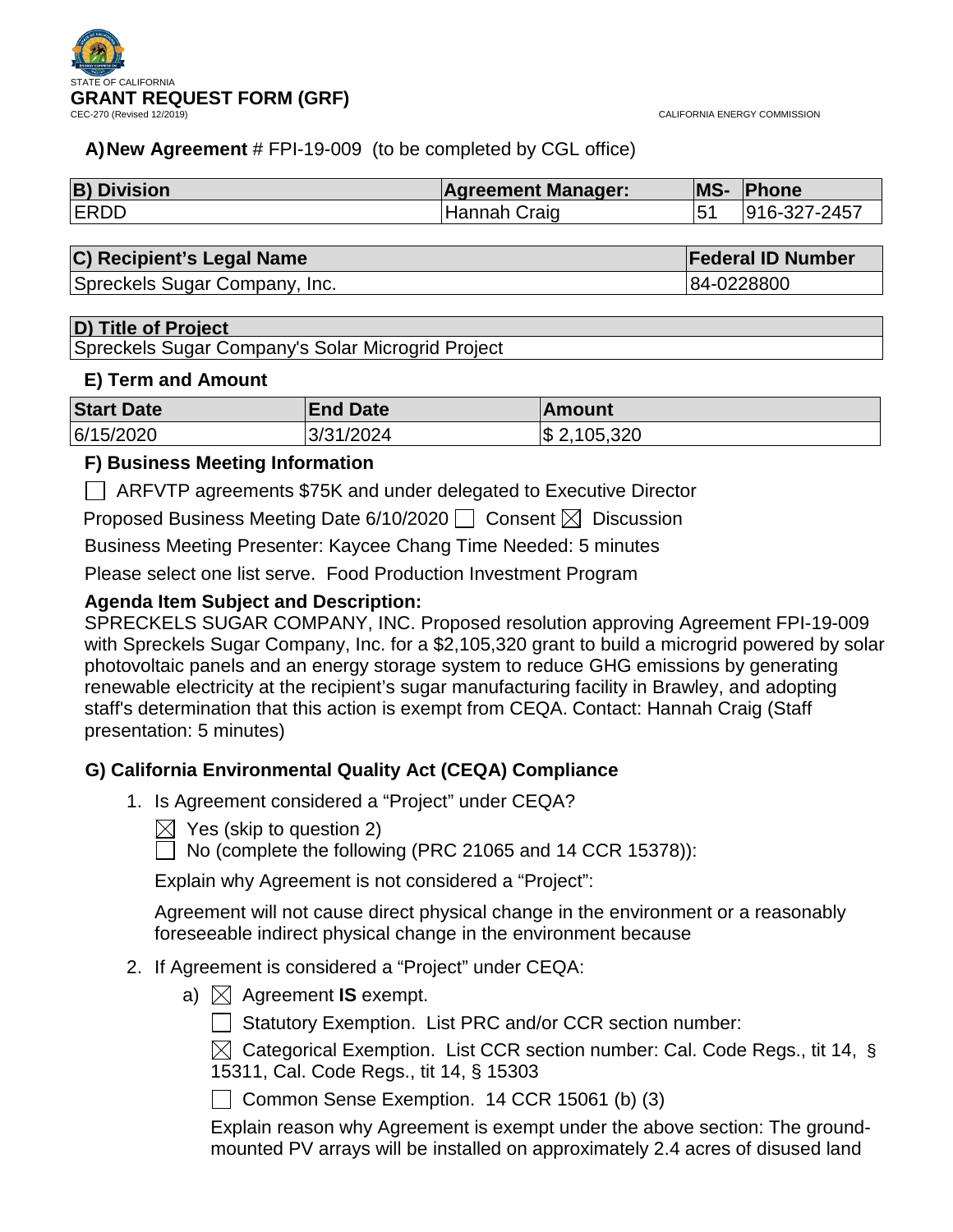



within the Spreckels Sugar Company existing industrial property. The area where the PV arrays will be installed is a few hundred feet south of the main industrial complex of buildings and other structures. Imperial County will require the applicant to satisfy its requirements to obtain a ministerial building permit for the proposed installation; there is no requirement for a local discretionary permit for this project.

**Environmental Analysis:** The project site is disturbed, disused industrial property with areas containing scrap metal equipment, which will be removed from the site before project installation. Because the area for the PV arrays and associated equipment is generally undeveloped, key staff in the CEC Siting, Transmission, and Environmental Protection (STEP) Division evaluated the site to determine whether the proposed project could potentially cause any significant impacts to occur. The California Environmental Quality Act (CEQA) Guidelines specify exceptions to a categorical exemption. For certain exemption classes, including Classes 3 and 11, project location must be considered to determine whether "a project that is ordinarily insignificant in its impact on the environment may in a particularly sensitive environment be significant" (Cal. Code Regs., tit 14, § 15300.2(a)). In evaluating whether a significant effect will occur, "[a] categorical exemption shall not be used for an activity where there is a reasonable possibility that the activity will have a significant effect on the environment due to unusual circumstances" (Cal. Code Regs., tit 14, § 15300.2(c)). The project is not located in a sensitive environment, nor are any unusual circumstances identified that could lead to a reasonable possibility of a significant effect occurring with project implementation. Another exception is specified for a project which may cause "a substantial adverse change in the significance of a historical resources" (Cal. Code Regs., tit 14, § 15300.2(f)). As discussed below, the project will not have a significant effect on historical resources. The following subsections summarize the results of staff's analysis:

**Biological Resources:** The site is characterized by heavily disturbed soil with no vegetation present. Machinery and equipment are routinely operated on the property, and the site includes areas for transport, storage, and use of dry and liquid byproducts of beet processing. The solar power arrays and the trenched, interconnection conduit will be installed on bare, disturbed soil within the facility. No special-status plant or wildlife species are expected to occur on the site or near the proposed activities. Therefore, the project would cause no adverse impacts on biological resources.

**Historical Resources:** As defined in Section 15064.5(a) of Title 14 of the California Code of Regulations, historical resources include sites, objects, buildings, structures, manuscripts, areas, and places that meet significance criteria defined in CEQA. These sorts of resources, whether significant or not, are commonly referred to as cultural resources. A review of official records of previous cultural resource studies and known cultural resources on the project site and vicinity (dated April 29, 2020) indicates that no known cultural resources exist on the project site. Six previous cultural resources studies encompassed or bordered the project site. These studies did not identify any cultural resources in the areas slated for ground disturbance under the proposed project. Staff's review of the regional and local cultural resources record does not suggest that buried cultural resources underlay the proposed project site. The historical resources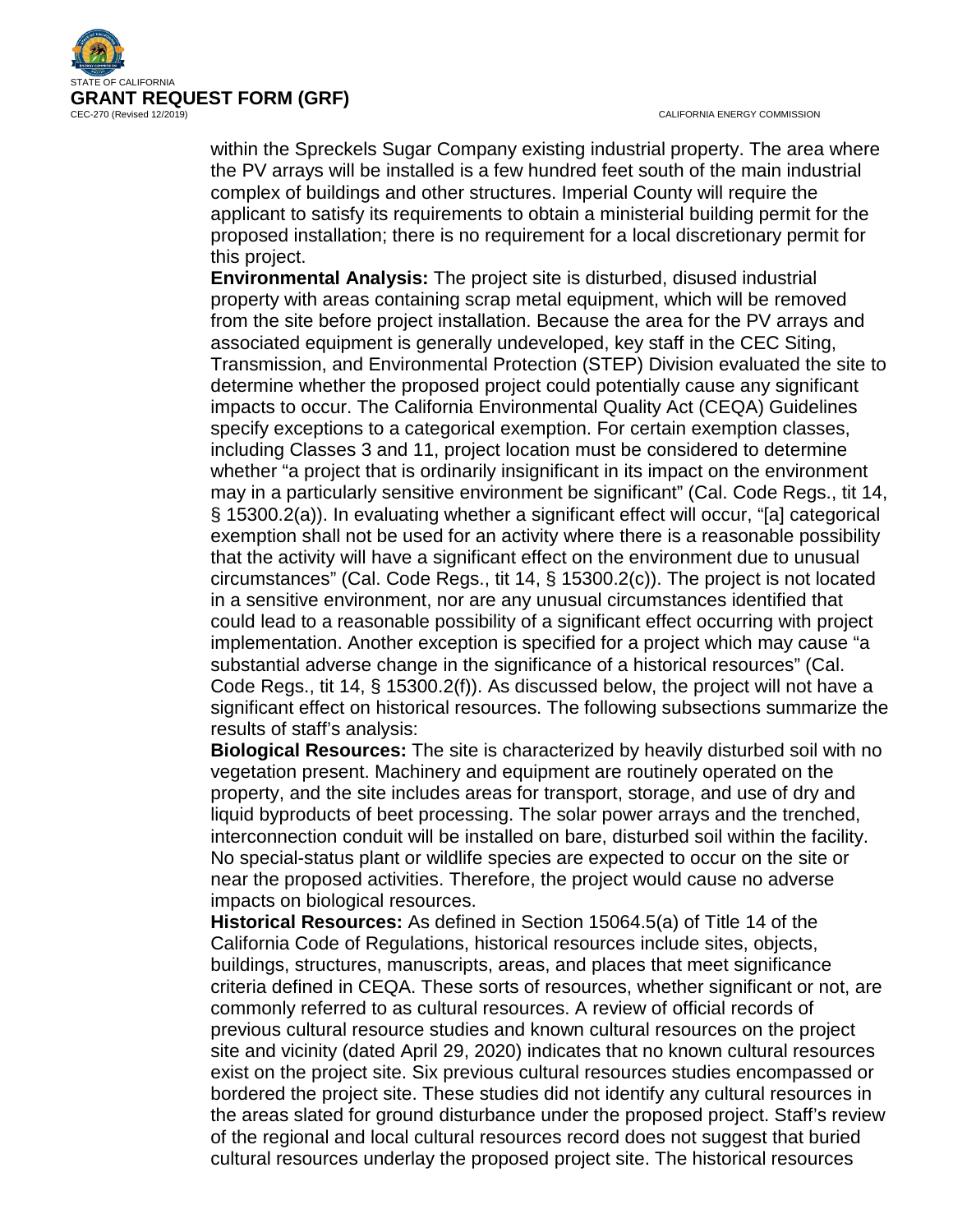

CALIFORNIA ENERGY COMMISSION

exception for categorical exemption does not apply to the proposed project because it would not cause a substantial adverse change in the significance of a historical resource (Cal. Code Regs., tit 14, § 15300.2(f)).

**Soil and Water Resources:** Project construction is expected to disturb up to approximately 0.05 acre of soil at the locations for the PV array support foundations and trenching for electrical conduit. This level of soil disturbance would not cause a significant risk to surface water quality through erosion or sedimentation. The project is not expected to need coverage under the State Water Resources Control Board's Construction General Permit for storm water discharges because construction-related ground disturbance is under 1.0 acre. Wastewater discharge from industrial process water uses is not expected to change. The project would not cause a significant effect on water quality. During operations, the project will require a minimal amount of potable water for infrequent PV panel washing (up to a couple of thousand gallons annually). This level of water use would not cause a significant effect on water supplies. **Categorical Exemptions:** An exemption for a Class 3 project provides for construction and location of limited numbers of new, small facilities or structures and installation of small new equipment and facilities in small structures. "The numbers of structures described in this section are the maximum allowable on any legal parcel" (Cal. Code Regs., tit 14, § 15303). Installation of the solar PV arrays at the existing Spreckels Sugar Company facility is an allowable use on the land parcel where the site is located (APN 040-330-002). The property is in an area designated as Heavy Industrial in the *Mesquite Lake Specific Plan* (approved on March 14, 2006), which is part of the Imperial County General Plan. The installation will be within an approximately 2.4-acre area directly south of the main part of the industrial facility. The project's microgrid technology system will only serve the power needs of the existing facility. The new energy storage system will be enclosed and placed on a concrete pad of an existing covered storage area. Staff conclude that the project will not cause significant effects on the environment due to unusual circumstances, nor is the project site located in a sensitive resource environment. The project will not cause a substantial adverse change in the significance of a historical resource. Therefore, the project is categorically exempt under Section 15303 of Title 14 of the California Code of Regulations. An exemption for a Class 11 project provides for construction or placement of minor structures accessory to (appurtenant to) existing commercial, industrial, or institutional facilities (Cal. Code Regs., tit 14, § 15311). The microgrid technology system powered by PV arrays involves construction and placement of equipment that is directly appurtenant to the Spreckels Sugar Company industrial process operations. Likewise, the energy storage system is appurtenant to the existing facility and an integral part of the microgrid system. The ground-mounted solar PV array installation is limited to an approximately 2.4-acre area immediately south and within a few hundred feet of the existing industrial complex. As described above, the project will not cause significant effects on the environment due to unusual circumstances, nor is the project site located in a sensitive resource environment. The project will not cause a substantial adverse change in the significance of a historical resource. Therefore, the project is categorically exempt under Section 15311 of Title 14 of the California Code of Regulations. Each exemption is an independent basis for finding the project exempt.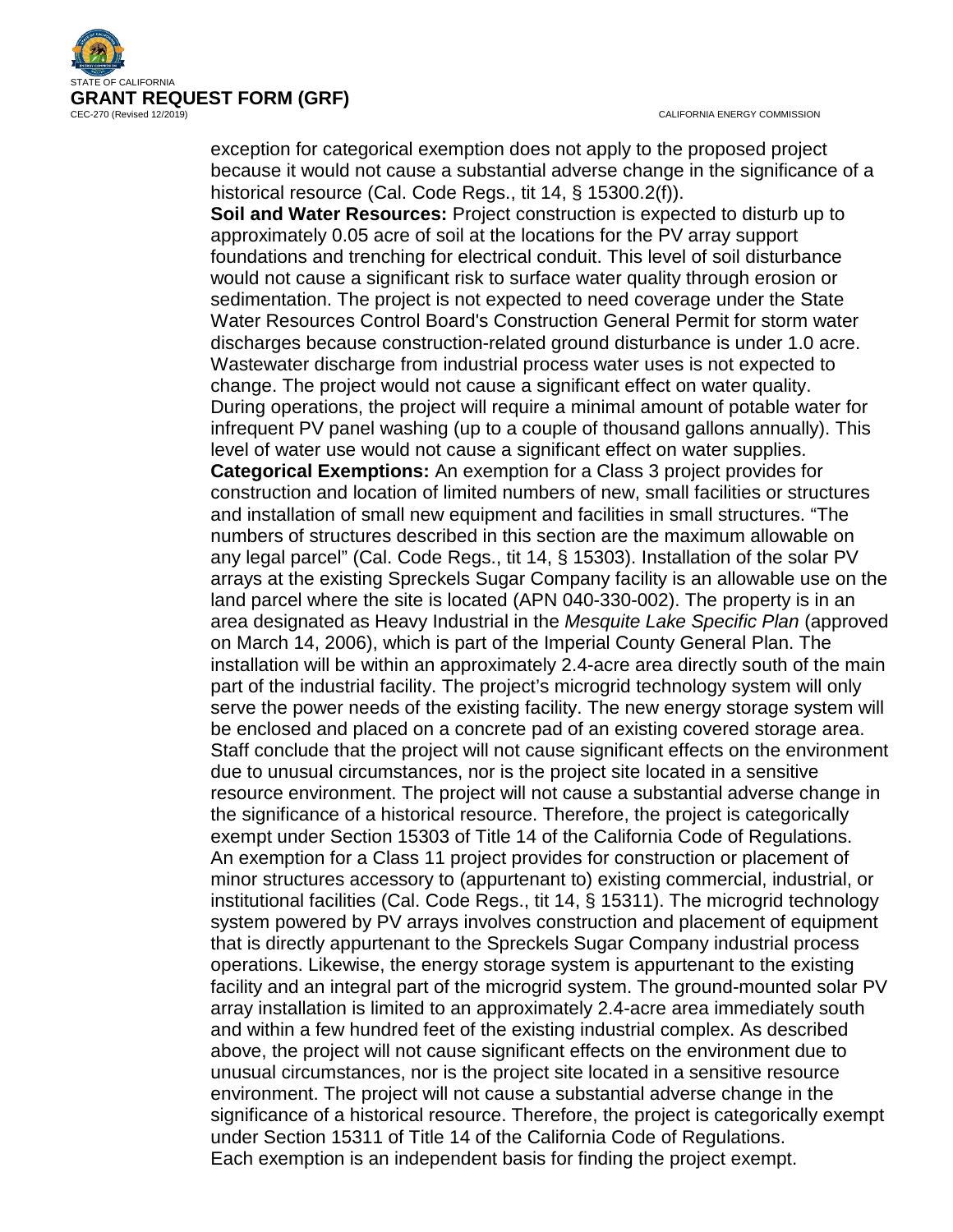

b) Agreement **IS NOT** exempt. (consult with the legal office to determine next steps)

Check all that apply

 $\Box$  Initial Study

□ Negative Declaration

**Mitigated Negative Declaration** 

Environmental Impact Report

Statement of Overriding Considerations

# **H) List all subcontractors (major and minor) and equipment vendors:** (attach additional sheets as necessary)

| <b>Legal Company Name:</b>  | <b>Budget</b> |
|-----------------------------|---------------|
| Clean Focus Renewables, Inc | \$82,611      |

# **I) List all key partners: (attach additional sheets as necessary)**

## **Legal Company Name:**

# **J) Budget Information**

| <b>Funding Source</b> | <b>Funding Year of</b><br>Appropriation | <b>Budget List</b><br><b>Number</b> | Amount      |
|-----------------------|-----------------------------------------|-------------------------------------|-------------|
| <b>GGRF</b>           | 17-18                                   | 301.002A                            | \$2,105,320 |

R&D Program Area: EERO: FPIP TOTAL: \$2,105,320

Explanation for "Other" selection

Reimbursement Contract #: Federal Agreement #:

# **K) Recipient's Contact Information**

**1. Recipient's Administrator/Officer**

Name: Christian Froelich

Address: 395 W Keystone Rd

City, State, Zip: Brawley, CA 92227- 9739

Phone: 760-344-3110

E-Mail:

christian.froelich@spreckelssugar.com

# **2. Recipient's Project Manager**

Name: Greg Martin Address: 395 W Keystone Rd City, State, Zip: Brawley, CA 92227- 9739 Phone: 760-344-3110 E-Mail: info@spreckelssugar.com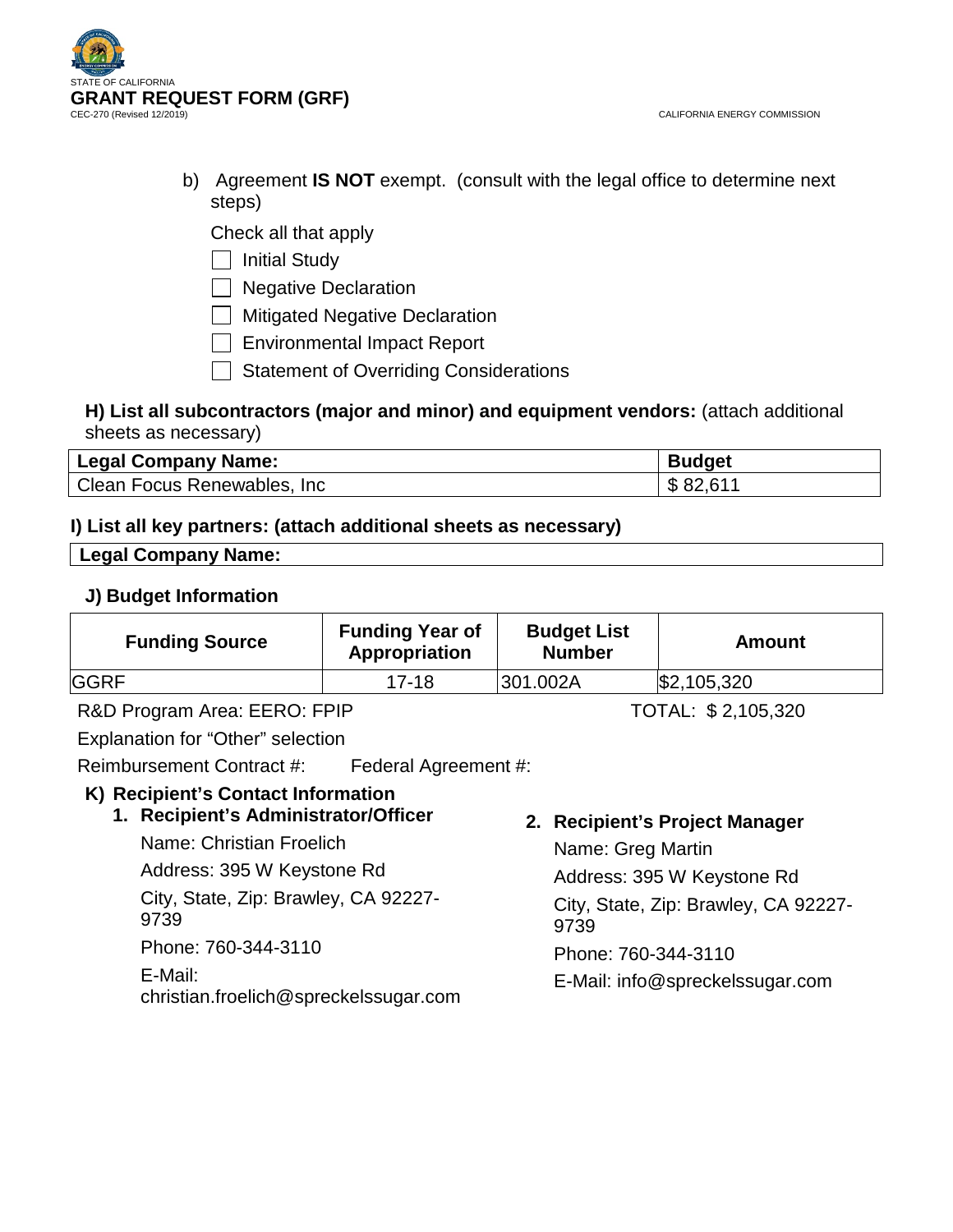| <b>STATE OF CALIFORNIA</b><br><b>GRANT REQUEST FORM (GRF)</b><br>CEC-270 (Revised 12/2019) | CALIFORNIA ENERGY COMMISSION |                                                               |  |          |          |
|--------------------------------------------------------------------------------------------|------------------------------|---------------------------------------------------------------|--|----------|----------|
|                                                                                            |                              | <b>Selection Process Used</b>                                 |  |          |          |
|                                                                                            |                              | Solicitation #: GFO-19-901<br><b>Competitive Solicitation</b> |  |          |          |
|                                                                                            |                              | First Come First Served Solicitation Solicitation #:          |  |          |          |
|                                                                                            |                              | M) The following items should be attached to this GRF         |  |          |          |
|                                                                                            | 1.                           | Exhibit A, Scope of Work                                      |  |          | Attached |
| Exhibit B, Budget Detail<br>2.                                                             |                              |                                                               |  | Attached |          |
|                                                                                            | 3.                           | CEC 105, Questionnaire for Identifying Conflicts              |  |          | Attached |
|                                                                                            | 4.                           | <b>Recipient Resolution</b>                                   |  | N/A      | Attached |
|                                                                                            | 5.                           | <b>CEQA Documentation</b>                                     |  | N/A      | Attached |
|                                                                                            |                              | <b>Agreement Manager</b><br>Date                              |  |          |          |
| <b>Office Manager</b>                                                                      |                              | Date                                                          |  |          |          |
| <b>Deputy Director</b>                                                                     |                              | Date                                                          |  |          |          |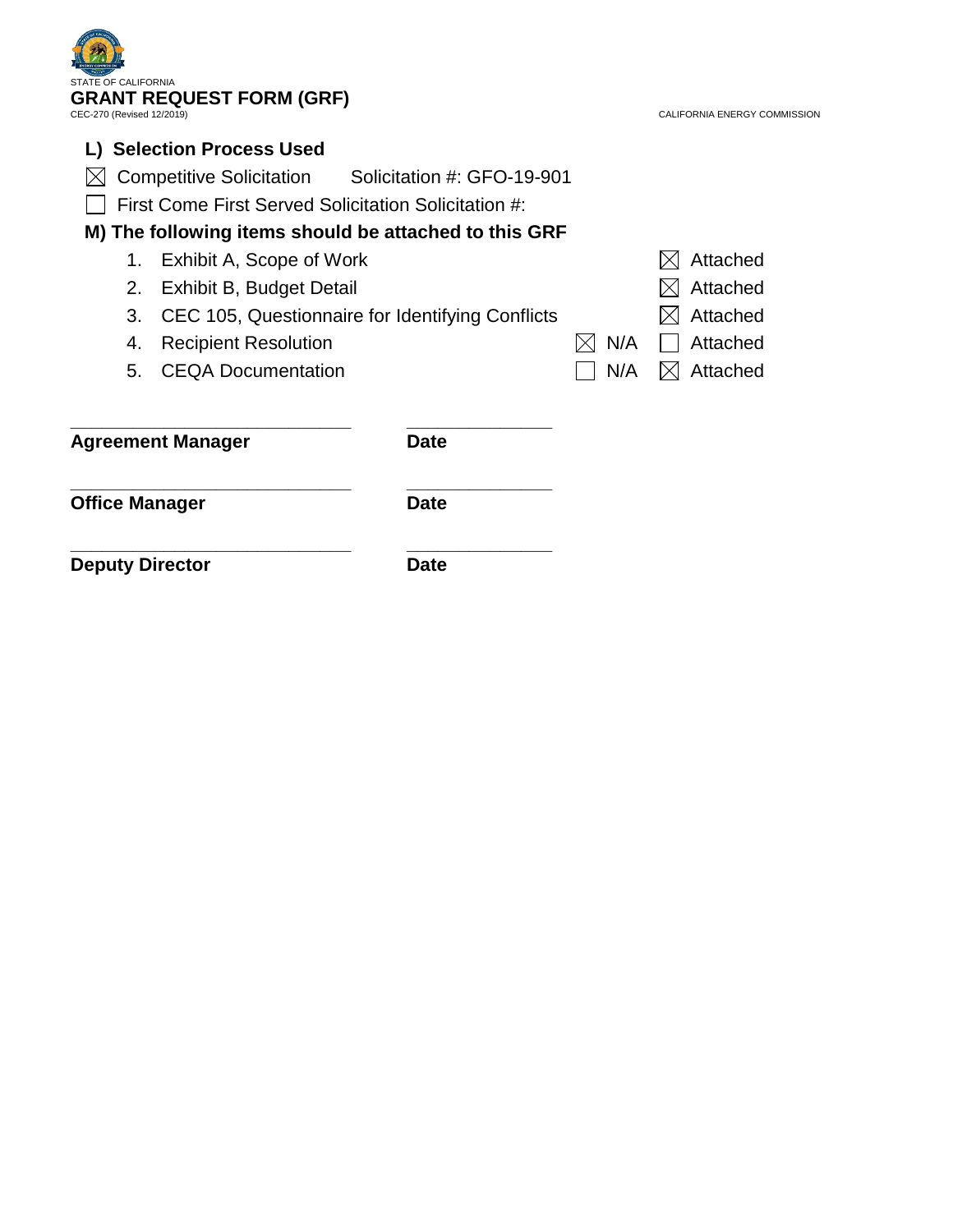#### **I. TASK ACRONYM/TERM LISTS**

## **A. Task List**

| Task # | <b>CPR</b> | <b>Task Name</b>                               |
|--------|------------|------------------------------------------------|
|        |            | <b>General Project Tasks</b>                   |
|        |            | Project Engineering Design Of Microgrid System |
| 3      |            | Site Preparation and Equipment Procurement     |
| 4      |            | <b>Equipment Installation</b>                  |
| 5      |            | Measurement and Verification                   |
| 6      |            | Technology/Knowledge Transfer Activities       |

#### **B. Acronym/Term List**

| <b>Acronym/Term</b> | <b>Meaning</b>                      |
|---------------------|-------------------------------------|
| <b>CAM</b>          | <b>Commission Agreement Manager</b> |
| CAO                 | <b>Commission Agreement Officer</b> |
| <b>CPR</b>          | <b>Critical Project Review</b>      |
| <b>ESS</b>          | <b>Energy Storage System</b>        |
| <b>GHG</b>          | Greenhouse Gas                      |
| M&V                 | Measurement and Verification        |
| PV                  | Photovoltaics                       |
| Recipient           | Spreckels Sugar Company, Inc        |

## **II. PURPOSE OF AGREEMENT, PROBLEM/SOLUTION STATEMENT, AND GOALS AND OBJECTIVES**

## **A. Purpose of Agreement**

The purpose of this Agreement is to fund a utility-scale microgrid project at the Recipient's sugar beet refinery. The microgrid will include solar photovoltaic (PV) panels, an energy storage system (ESS), and a microgrid controller that allows the facility to operate independently of the grid.

#### **B. Problem/Solution Statement**

#### **Problem**

Microgrids enable facilities to increase renewable energy use across multiple loads and times of day, thus reducing greenhouse gas (GHG) emissions while lowering energy costs and increasing power reliability. However, microgrids have not been widely adopted, particularly at industrial facilities, due to the specialized engineering required to implement them and the risk of large capital projects with uncertain returns.

# **Solution**

The Recipient will design, install, and operate a custom solar-storage microgrid. Electricity production and GHG emission reductions will be measured and verified. This can demonstrate the benefits of renewable energy production and electricity reliability to other industrial customers, as well as the benefits of microgrid technology more broadly to utilities and other involved parties.<br>March 2020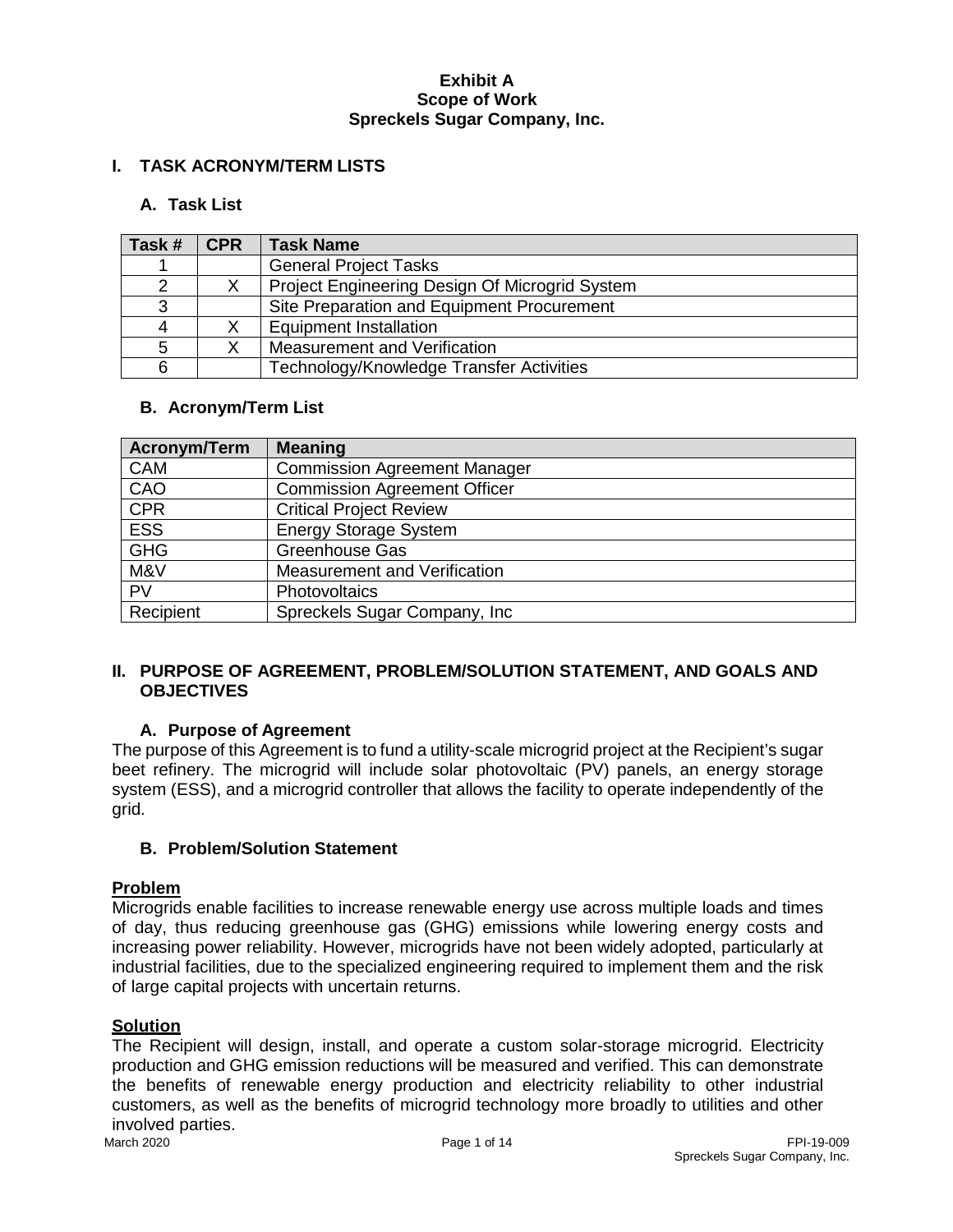## **C. Goals and Objectives of the Agreement**

#### **Agreement Goal**

The goal of this Agreement is to implement a solar-powered microgrid project that will lower GHG emissions by producing renewable energy and provide resilience by allowing the Recipient to operate critical loads in a grid outage.

#### **Agreement Objectives**

The objectives of this Agreement are to:

- Design, install, and operate a solar PV-based microgrid with battery storage;
- Measure electricity production, battery charging and discharging, GHG emission reductions and off-grid capabilities of the functional microgrid;
- Demonstrate the technical, economic, and resiliency benefits of microgrid systems in industrial facility application; and
- Disseminate information related to the project and its benefits.

# **III. TASK 1 GENERAL PROJECT TASKS**

## **PRODUCTS**

#### **Subtask 1.1 Products**

The goal of this subtask is to establish the requirements for submitting project products (e.g., reports, summaries, plans, and presentation materials). Unless otherwise specified by the Commission Agreement Manager (CAM), the Recipient must deliver products as required below by the dates listed in the **Project Schedule (Part V).** Products that require a draft version are indicated by marking **"(draft and final)"** after the product name in the "Products" section of the task/subtask. If "(draft and final)" does not appear after the product name, only a final version of the product is required. With respect to due dates within this Scope of Work, **"days"** means working days.

#### **The Recipient shall:**

For products that require a draft version, including the Final Report Outline and Final Report

- Submit all draft products to the CAM for review and comment in accordance with the Project Schedule (Part V). The CAM will provide written comments to the Recipient on the draft product within 15 days of receipt, unless otherwise specified in the task/subtask for which the product is required.
- Consider incorporating all CAM comments into the final product. If the Recipient disagrees with any comment, provide a written response explaining why the comment was not incorporated into the final product.
- Submit the revised product and responses to comments within 10 days of notice by the CAM, unless the CAM specifies a longer time period, or approves a request for additional time.

For products that require a final version only

• Submit the product to the CAM for acceptance. The CAM may request minor revisions or explanations prior to acceptance.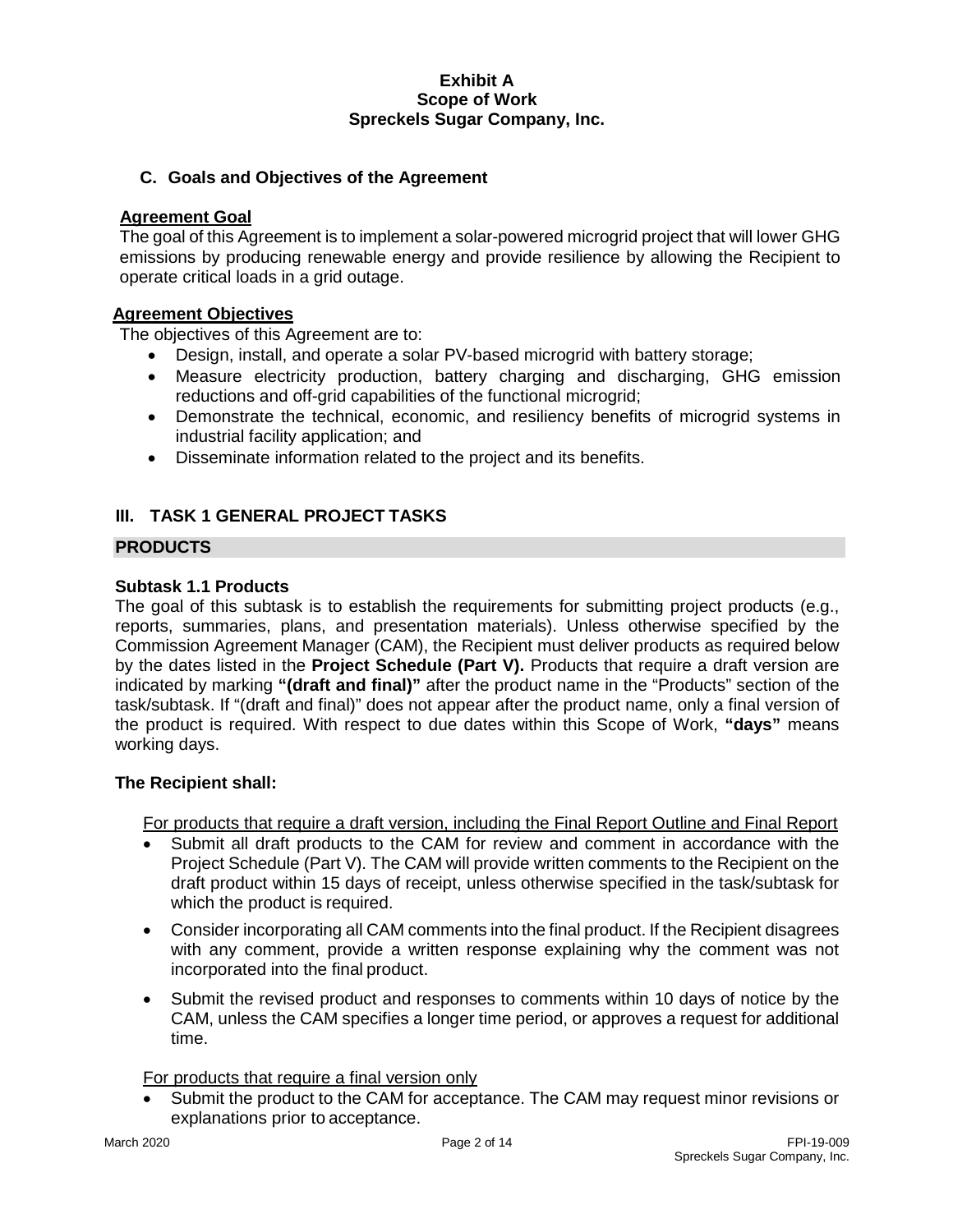For all products

• Submit all data and documents required as products in accordance with the following:

## Instructions for Submitting Electronic Files and Developing Software:

# o **Electronic File Format**

• Submit all data and documents required as products under this Agreement in an electronic file format that is fully editable and compatible with the Energy Commission's software and Microsoft (MS)-operating computing platforms, or with any other format approved by the CAM. Deliver an electronic copy of the full text of any Agreement data and documents in a format specified by the CAM, such as memory stick or CD-ROM.

The following describes the accepted formats for electronic data and documents provided to the Energy Commission as products under this Agreement, and establishes the software versions that will be required to review and approve all software products:

- Data sets will be in MS Access or MS Excel file format (version 2007 or later), or any other format approved by the CAM.
- Text documents will be in MS Word file format, version 2007 orlater.
- Documents intended for public distribution will be in PDF fileformat.
- The Recipient must also provide the native Microsoft fileformat.
- Project management documents will be in Microsoft Project file format, version 2007 or later.

## o **Software Application Development**

Use the following standard Application Architecture components in compatible versions for any software application development required by this Agreement (e.g., databases, models, modeling tools), unless the CAM approves other software applications such as open source programs:

- Microsoft ASP.NET framework (version 3.5 and up). Recommend 4.0.
- Microsoft Internet Information Services (IIS), (version 6 and up)
- Recommend 7.5.
- Visual Studio.NET (version 2008 and up). Recommend 2010.
- C# Programming Language with Presentation (UI), Business Object and Data
- Layers.
- SQL (Structured Query Language).
- Microsoft SQL Server 2008, Stored Procedures. Recommend2008 R2.
- Microsoft SQL Reporting Services. Recommend 2008 R2.
- XML (external interfaces).

Any exceptions to the Electronic File Format requirements above must be approved in writing by the CAM. The CAM will consult with the Energy Commission's Information Technology Services Branch to determine whether the exceptions areallowable.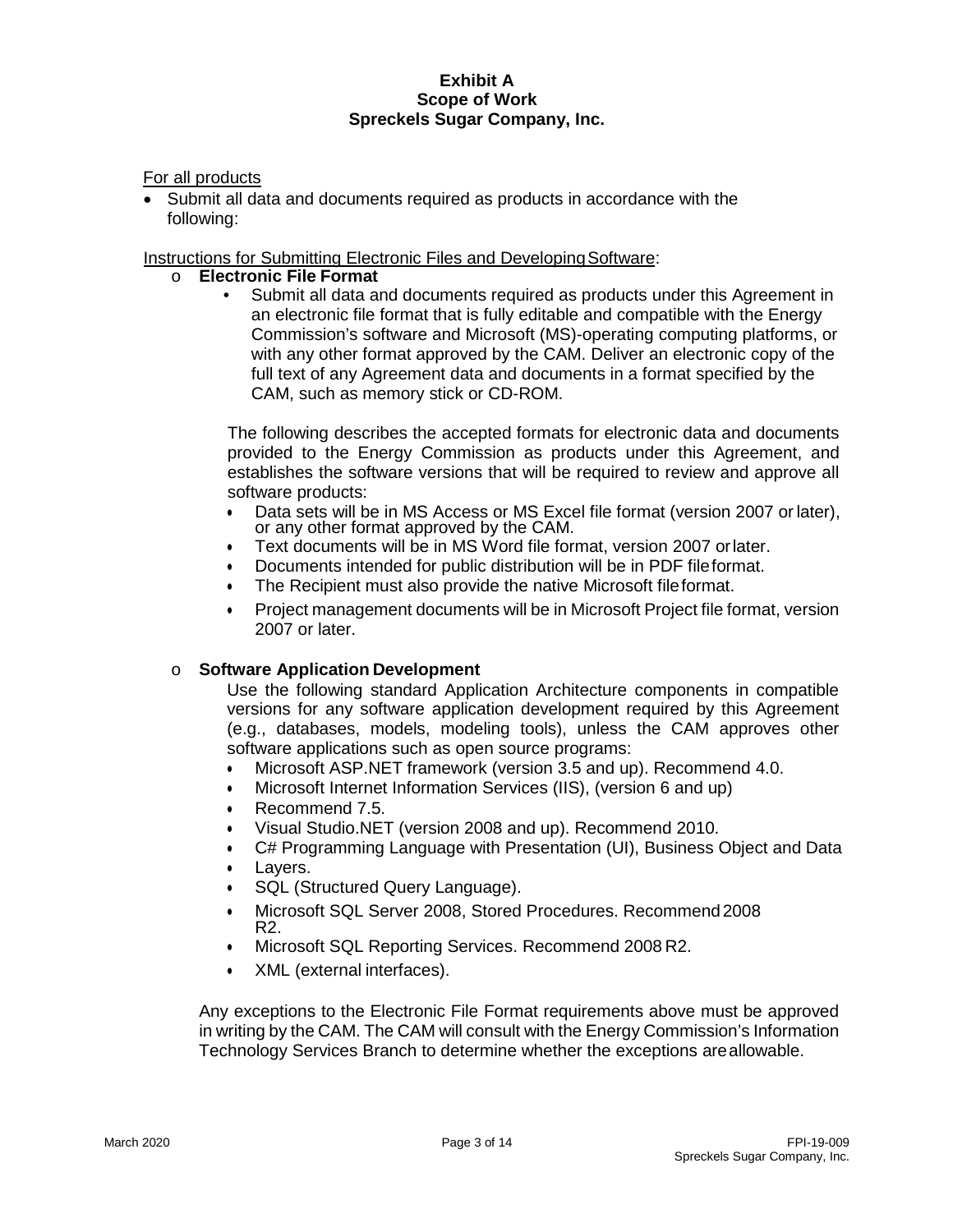#### *MEETINGS*

#### **Subtask 1.2 Kick-off Meeting**

The goal of this subtask is to establish the lines of communication and procedures for implementing this Agreement.

#### **The Recipient shall:**

• Attend a "Kick-off" meeting with the CAM, the Commission Agreement Officer (CAO), and any other Energy Commission staff relevant to the Agreement. The Recipient will bring its Project Manager and any other individuals designated by the CAM to this meeting. The administrative and technical aspects of the Agreement will be discussed at the meeting. Prior to the meeting, the CAM will provide an agenda to all potential meeting participants. The meeting may take place in person or by electronic conferencing (e.g., WebEx), with approval of the CAM.

The administrative portion of the meeting will include discussion of the following:

- o Terms and conditions of the Agreement;
- o Administrative products (subtask 1.1);
- o CPR meetings (subtask 1.3);
- o Match fund documentation (subtask 1.6);
- o Permit documentation (subtask 1.7);
- o Subcontracts (subtask 1.8); and
- o Any other relevant topics.

The technical portion of the meeting will include discussion of the following:

- o The CAM's expectations for accomplishing tasks described in the Scope ofWork;
- o An updated Project Schedule;
- o Technical products (subtask 1.1);
- o Progress reports and invoices (subtask 1.5);
- o Final Report (subtask 1.6); and
- o Any other relevant topics.
- Provide an *Updated Project Schedule, List of Match Funds,* and *List of Permits*, as needed to reflect any changes in the documents.

#### **The CAM shall:**

- Designate the date and location of the meeting.
- Send the Recipient a *Kick-off Meeting Agenda*.

#### **Recipient Products:**

- Updated Project Schedule *(if applicable)*
- Updated List of Match Funds *(if applicable)*
- Updated List of Permits *(if applicable)*

#### **CAM Product:**

• Kick-off Meeting Agenda

## **Subtask 1.3 Critical Project Review (CPR) Meetings**

The goal of this subtask is to determine if the project should continue to receive Energy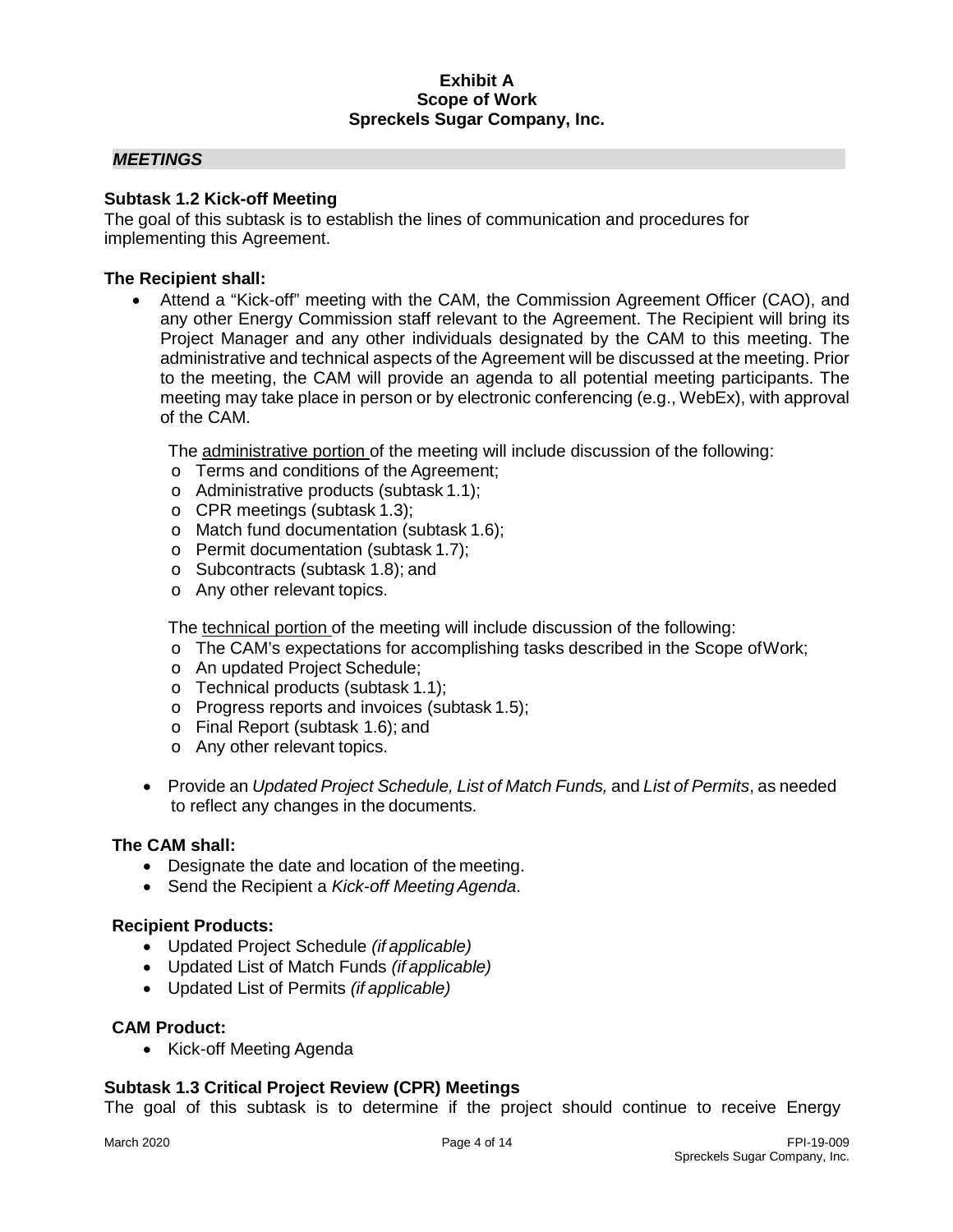Commission funding, and if so whether any modifications must be made to the tasks, products, schedule, or budget. CPR meetings provide the opportunity for frank discussions between the Energy Commission and the Recipient. As determined by the CAM, discussions may include project status, challenges, successes, final report preparation, and progress on technical transfer and production readiness activities (if applicable). Participants will include the CAM and the Recipient, and may include the CAO and any other individuals selected by the CAM to provide support to the Energy Commission.

CPR meetings generally take place at key, predetermined points in the Agreement, as determined by the CAM and as shown in the Task List on page 1 of this Exhibit. However, the CAM may schedule additional CPR meetings as necessary. The budget will be reallocated to cover the additional costs borne by the Recipient, but the overall Agreement amount will not increase. CPR meetings generally take place at the Energy Commission, but they may take place at another location, or may be conducted via electronic conferencing (e.g., WebEx) as determined by the CAM.

#### **The Recipient shall:**

- Prepare a *CPR Report* for each CPR meeting that: (1) discusses the progress of the Agreement toward achieving its goals and objectives; and (2) includes recommendations and conclusions regarding continued work on theproject.
- Submit the CPR Report along with any other *Task Products* that correspond to the technical task for which the CPR meeting is required (i.e., if a CPR meeting is required for Task 2, submit the Task 2 products along with the CPR Report).
- Attend the CPR meeting.
- Present the CPR Report and any other required information at each CPRmeeting.

#### **The CAM shall:**

- Determine the location, date, and time of each CPR meeting with the Recipient's input.
- Send the Recipient a *CPR Agenda* and a *List of Expected CPR Participants* in advance of the CPR meeting. If applicable, the agenda will include a discussion of match funding and permits.
- Conduct and make a record of each CPR meeting. Provide the Recipient with a *Schedule for Providing a Progress Determination* on continuation of theproject.
- Determine whether to continue the project, and if so whether modifications are needed to the tasks, schedule, products, or budget for the remainder of the Agreement. If the CAM concludes that satisfactory progress is not being made, this conclusion will be referred to the Deputy Director of the Energy Research and Development Division.
- Provide the Recipient with a *Progress Determination* on continuation of the project, in accordance with the schedule. The Progress Determination may include a requirement that the Recipient revise one or more products.

#### **Recipient Products:**

- CPR Report(s)
- Task Products (draft and/or final as specified in the task)

#### **CAM Products:**

- CPR Agenda
- List of Expected CPR Participants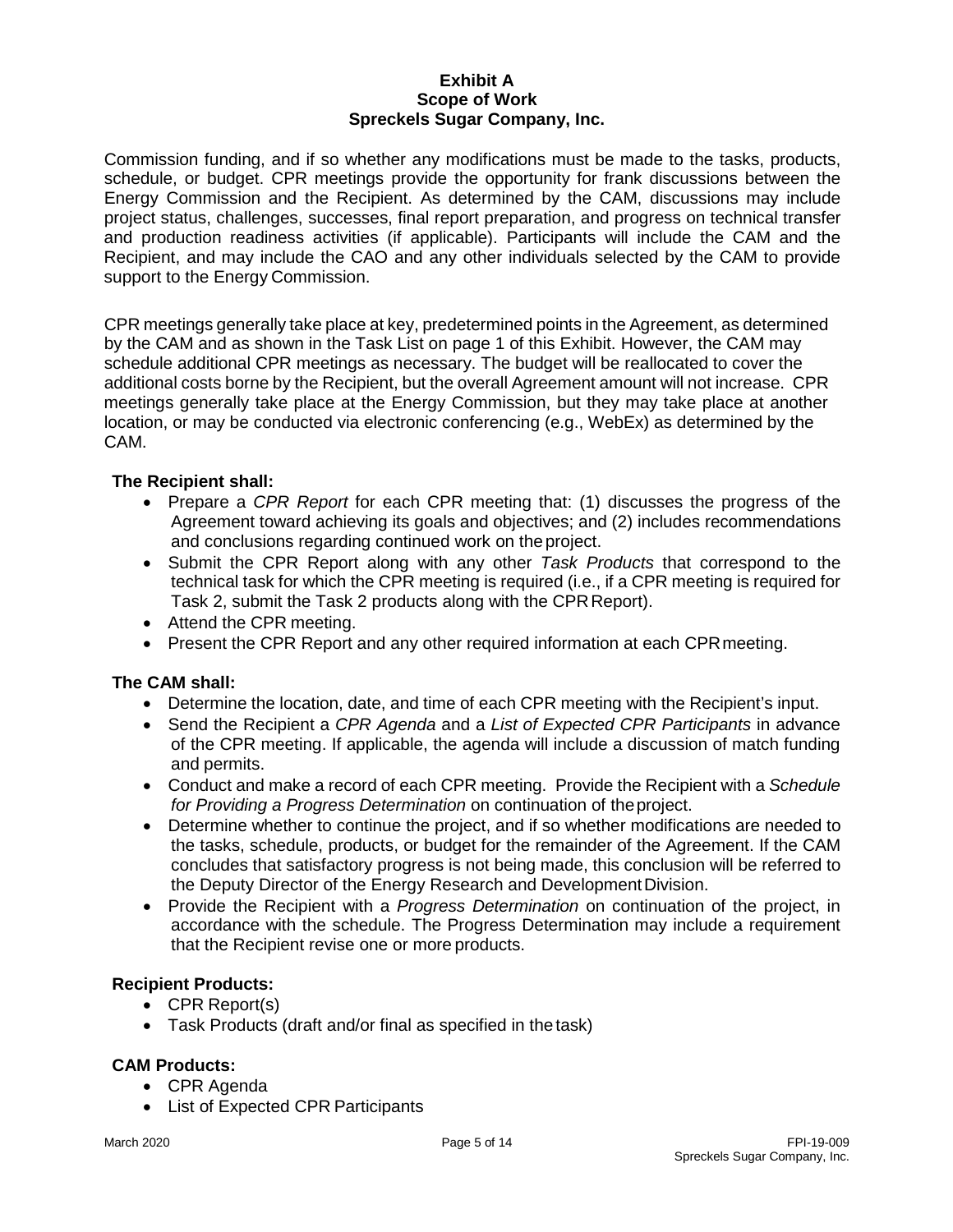- Schedule for Providing a Progress Determination
- Progress Determination

#### **Subtask 1.4 Final Meeting**

The goal of this subtask is to complete the closeout of this Agreement.

#### **The Recipient shall:**

• Meet with Energy Commission staff to present project findings, conclusions, and recommendations. The final meeting must be completed during the closeout of this Agreement. This meeting will be attended by the Recipient and CAM, at a minimum. The (meeting may occur in person or by electronic conferencing (e.g., WebEx), with approvalof the CAM.

The technical and administrative aspects of Agreement closeout will be discussed at the meeting, which may be divided into two separate meetings at the CAM's discretion.

- $\circ$  The technical portion of the meeting will involve the presentation of findings, conclusions, and recommended next steps (if any) for the Agreement. The CAM will determine the appropriate meeting participants.
- $\circ$  The administrative portion of the meeting will involve a discussion with the CAM and the CAO of the following Agreement closeout items:
	- Disposition of any state-owned equipment.
	- Need to file a Uniform Commercial Code Financing Statement (Form UCC-1) regarding the Energy Commission's interest in patented technology.
	- The Energy Commission's request for specific "generated" data (not already provided in Agreement products).
	- Need to document the Recipient's disclosure of "subject inventions" developed under the Agreement.
	- "Surviving" Agreement provisions such as repayment provisions and confidential products.
	- Final invoicing and release of retention.
- Prepare a *Final Meeting Agreement Summary* that documents any agreement made between the Recipient and Commission staff during themeeting.
- Prepare a *Schedule for Completing Agreement CloseoutActivities*.
- Provide *All Draft and Final Written Products* on a CD-ROM or USB memory stick, organized by the tasks in the Agreement.

#### **Products:**

- Final Meeting Agreement Summary *(if applicable)*
- **Schedule for Completing Agreement Closeout Activities**
- All Draft and Final Written Products

#### *REPORTS AND INVOICES*

#### **Subtask 1.5 Progress Reports and Invoices**

The goals of this subtask are to: (1) periodically verify that satisfactory and continued progress is made towards achieving the project objectives of this Agreement; and (2) ensure that invoices contain all required information and are submitted in the appropriate format.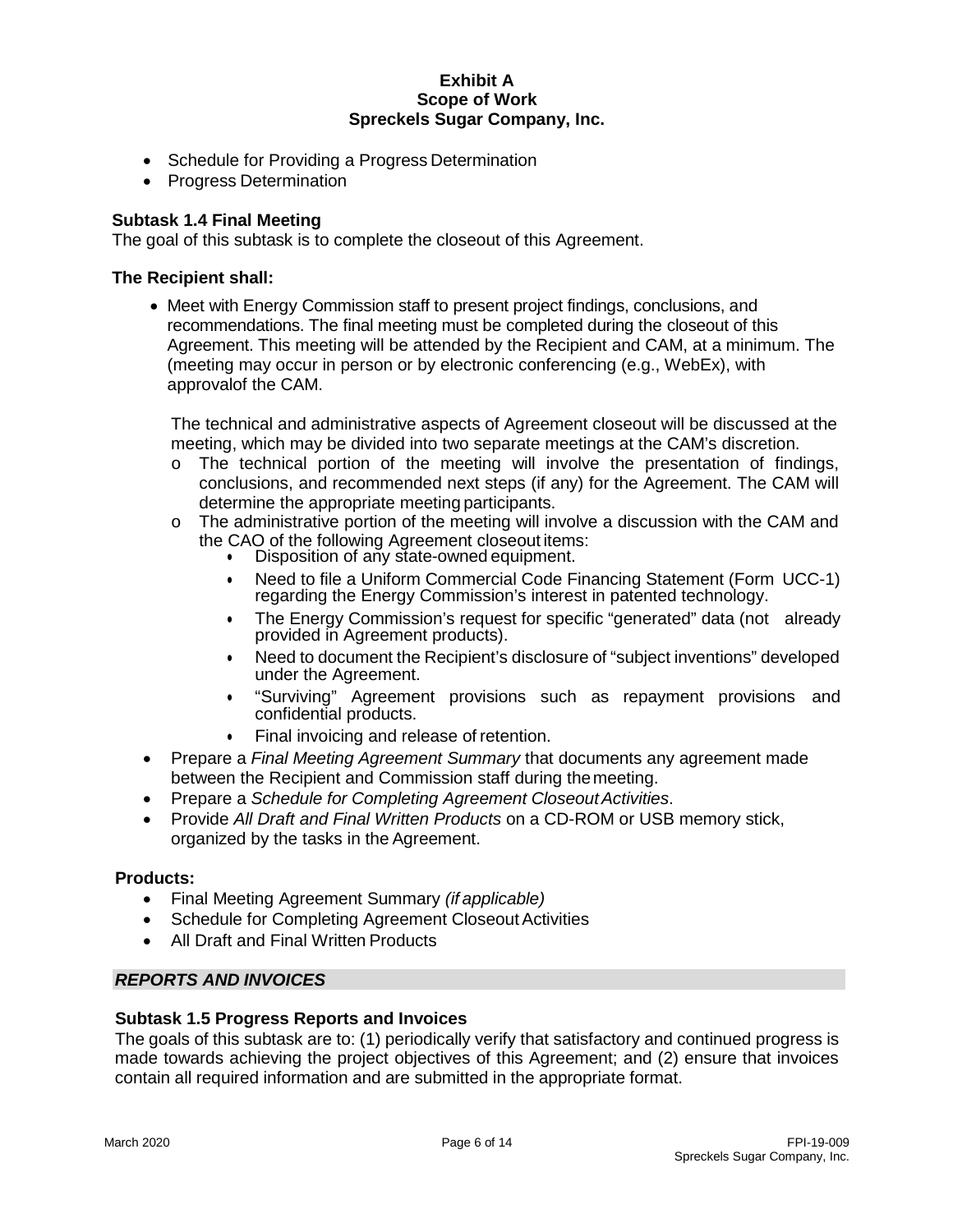## **The Recipient shall:**

- Submit a quarterly *Progress Report* to the CAM. Each progress report must:
	- $\circ$  Summarize progress made on all Agreement activities as specified in the scope of work for the preceding month, including accomplishments, problems, milestones, products, schedule, fiscal status, and an assessment of the ability to complete the Agreement within the current budget and any anticipated cost overruns. See the Progress Report Format Attachment for the recommendedspecifications.
- Submit a quarterly *Invoice* that follows the instructions in the "Payment of Funds" section of the terms and conditions, including a financial report on Match Fund and in-state expenditures.

#### **Products:**

- Progress Reports
- Invoices

# **Subtask 1.6 Final Report**

The goal of this subtask is to prepare a comprehensive Final Report that describes the original purpose, approach, results, and conclusions of the work performed under this Agreement. The CAM will review the Final Report according to the Project Schedule. When creating the Final Report, the Recipient must use the Style Manual provided by the CAM.

- 1) Prepare a *Final Report* for this Agreement in accordance with the Style Manual, and Final Report Template provided by the CAM with the followingconsiderations:
	- Ensure that the report includes the following items, in the followingorder:
		- Cover page (**required**)
		- Credits page on the reverse side of cover with legal disclaimer (**required**)
		- Acknowledgements page (optional)
		- Table of Contents (**required**, followed by List of Figures and List of Tables, if needed)
		- Executive summary (**required)** following the Executive Summary **Template**
		- Include a summary table that includes the following information, but is not limited to (**required)**:
			- o Recipient name;
			- o Project description;
			- o Project location(s);
			- o Census tract;
			- o Dates: project selected and completed;
			- o GGRF dollars allocated;
			- o Leveraged and/or match funds;
			- o Estimated/actual total project GHG emissionreductions;
			- o Estimated/actual energy saved (kWh, therms, or other fuels) for energy efficiency projects;
			- o Estimated/actual energy generated (kWh or therm equivalents) for renewable energy projects;
			- o Other benefits or results;
			- $\circ$  Other market sectors that can benefit from the project  $\circ$  Benefits to priority populations.
			- Benefits to priority populations.<br>Page 7 of 14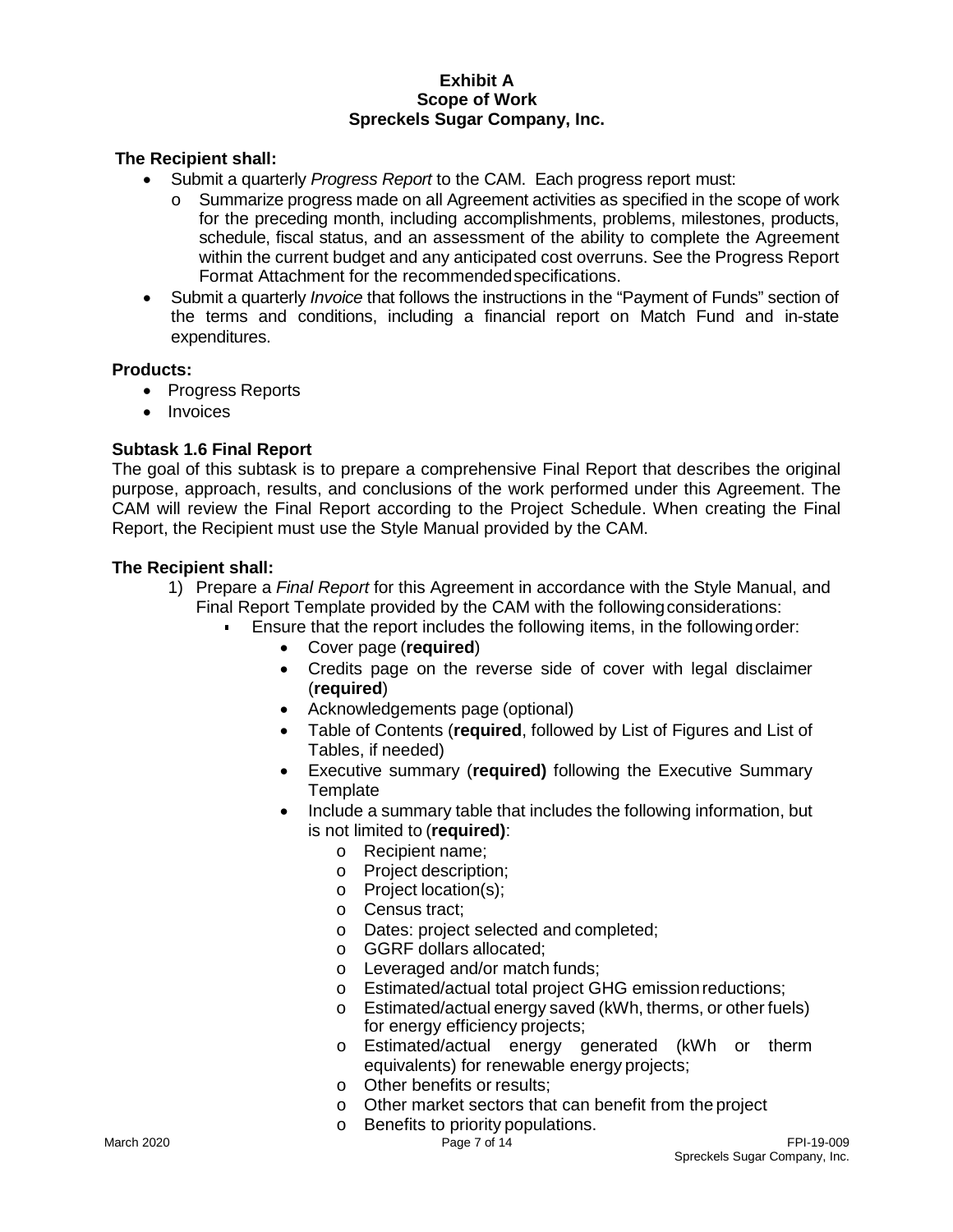- Appendices Include a copy of the M&V report for each demonstration site funded by the Energy Commission grant). (**required)**
- Follow the Style Guide format requirements for headings, figures/tables, citations, and acronyms/abbreviations.
- Ensure that the document omits subjective comments and opinions. However, recommendations in the conclusion of the report are allowed.
- Submit a draft of the report to the CAM for review and comment according to the project schedule. The CAM will provide written comments to the Recipient on the draft product within 15 days of receipt
- Consider incorporating all CAM comments into the Final Report. If the Recipient disagrees with any comment, provide a written response explaining why the comment was not incorporated into the final product
- Submit the revised Final Report and responses to comments within 10 days of notice by the CAM, unless the CAM specifies a longer time period or approves a request for additional time.
- Submit one bound copy of the *Final Report* to the CAM along with *Written Responses to Comments on the Draft Final Report*.

## **Products**:

- Final Report (draft and final)
- Written Responses to Comments on the Draft Final Report

## **CAM Product:**

• Written Comments on the Draft Final Report

# *MATCH FUNDS, PERMITS, AND SUBCONTRACTS*

## **Subtask 1.7 Match Funds**

The goal of this subtask is to ensure that the Recipient obtains any match funds planned for this Agreement and applies them to the Agreement during the Agreement term.

While the costs to obtain and document match funds are not reimbursable under this Agreement, the Recipient may spend match funds for this task. The Recipient may only spend match funds during the Agreement term, either concurrently or prior to the use of Energy Commission funds. Match funds must be identified in writing, and the Recipient must obtain any associated commitments before incurring any costs for which the Recipient will request reimbursement.

## **The Recipient shall:**

• Prepare a *Match Funds Status Letter* that documents the match funds committed to this Agreement. If no match funds were part of the proposal that led to the Energy Commission awarding this Agreement and none have been identified at the time this Agreement starts, then state this in the letter.

If match funds were a part of the proposal that led to the Energy Commission awarding this Agreement, then provide in the letter:

- o A list of the match funds that identifies:
	- The amount of cash match funds, their source(s) (including a contact name,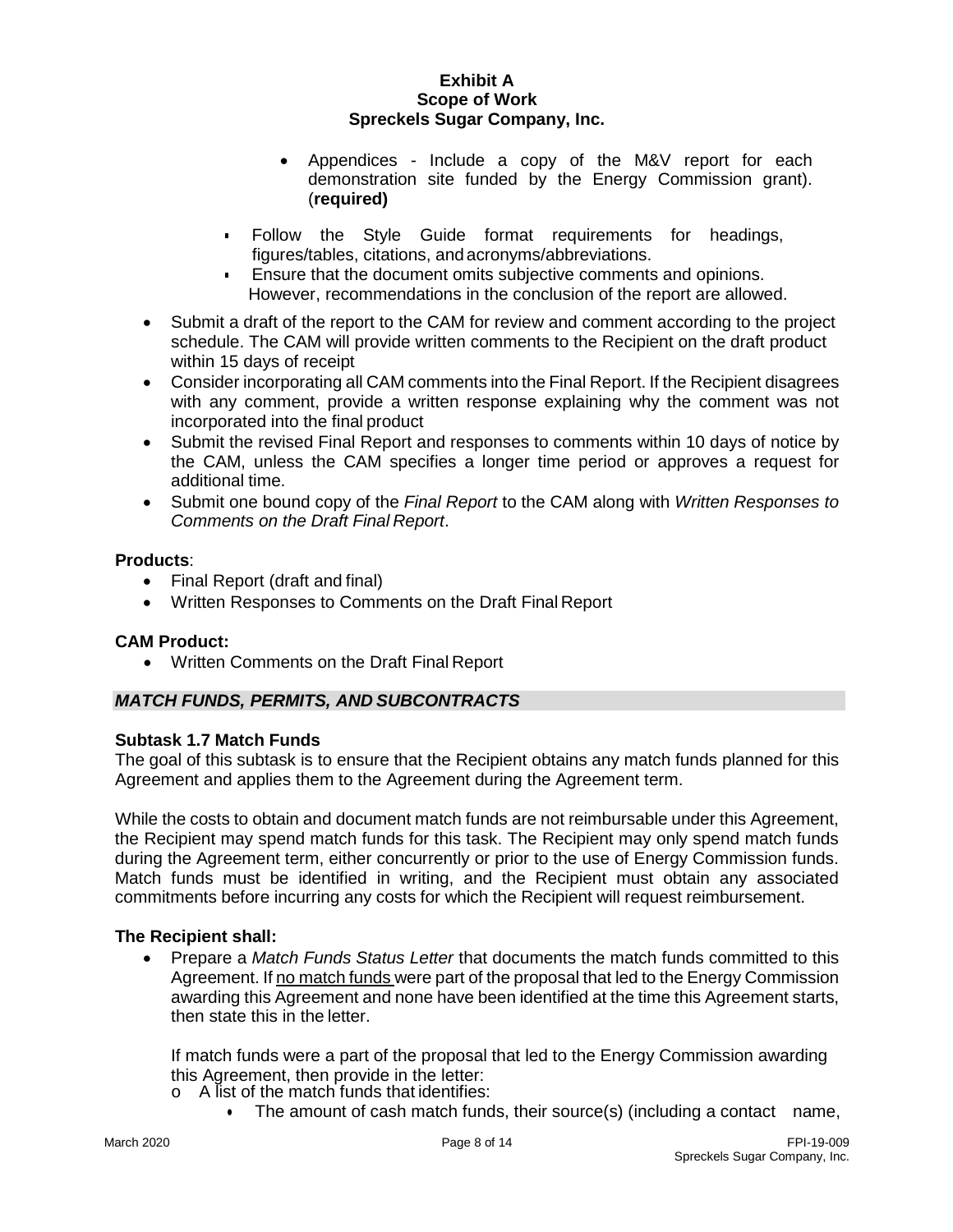address, and telephone number), and the task(s) to which the match funds will be applied.

- The amount of each in-kind contribution, a description of the contribution type (e.g., property, services), the documented market or book value, the source (including a contact name, address, and telephone number), and the task(s) to which the match funds will be applied. If the in-kind contribution is equipment or other tangible or real property, the Recipient must identify its owner and provide a contact name, address, telephone number, and the address where the property is located.
- If different from the solicitation application, provide a letter of commitment from an authorized representative of each source of match funding that the funds or contributions have been secured.
- At the Kick-off meeting, discuss match funds and the impact on the project if they are significantly reduced or not obtained as committed. If applicable, match funds will be included as a line item in the progress reports and will be a topic at CPRmeetings.
- Provide a *Supplemental Match Funds Notification Letter* to the CAM of receipt of additional match funds.
- Provide a *Match Funds Reduction Notification Letter* to the CAM if existing match funds are reduced during the course of the Agreement. Reduction of match funds may triggera CPR meeting.

# **Products:**

- Match Funds Status Letter
- Supplemental Match Funds Notification Letter *(ifapplicable)*
- Match Funds Reduction Notification Letter *(if applicable)*

# **Subtask 1.8 Permits**

The goal of this subtask is to obtain all permits required for work completed under this Agreement in advance of the date they are needed to keep the Agreement schedule on track. Permit costs and the expenses associated with obtaining permits are not reimbursable under this Agreement, with the exception of costs incurred by University of California recipients. Permits must be identified and obtained before the Recipient may incur any costs related to the use of the permit(s) for which the Recipient will request reimbursement.

# **The Recipient shall:**

- Prepare a *Permit Status Letter* that documents the permits required to conduct this Agreement. If no permits are required at the start of this Agreement, then state this in the letter. If permits will be required during the course of the Agreement, provide in the letter:
	- o A list of the permits that identifies: (1) the type of permit; and (2) the name, address, and telephone number of the permitting jurisdictions or leadagencies.
	- $\circ$  The schedule the Recipient will follow in applying for and obtaining the permits.

The list of permits and the schedule for obtaining them will be discussed at the Kick-off meeting (subtask 1.2), and a timetable for submitting the updated list, schedule, and copies of the permits will be developed. The impact on the project if the permits are not obtained in a timely fashion or are denied will also be discussed. If applicable, permits will be included as a line item in progress reports and will be a topic at CPRmeetings.

• If during the course of the Agreement additional permits become necessary, then provide the CAM with an *Updated List of Permits* (including the appropriate information on each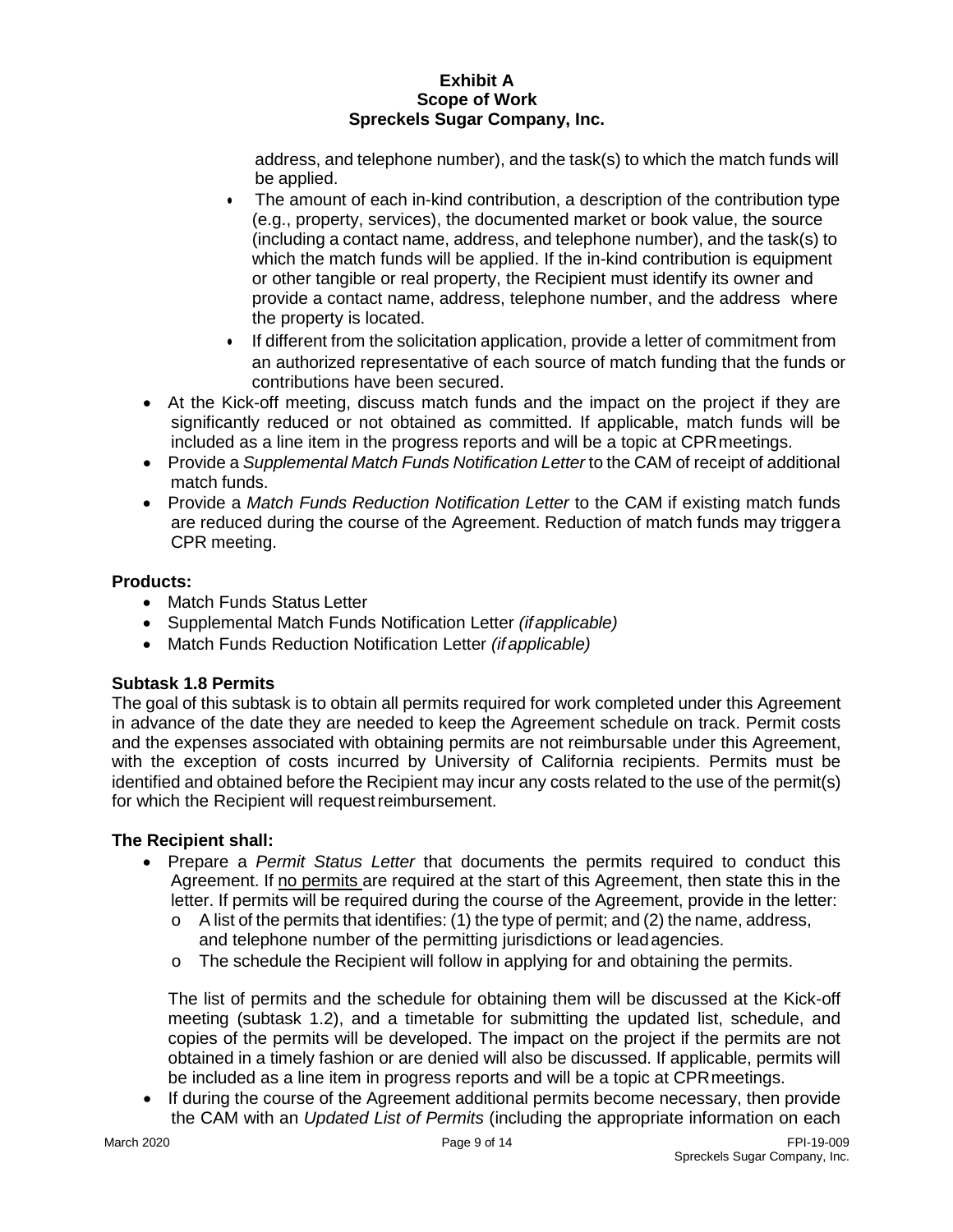permit) and an *Updated Schedule for Acquiring Permits*.

- Send the CAM a *Copy of Each Approved Permit*.
- If during the course of the Agreement permits are not obtained on time or are denied, notify the CAM within 5 days. Either of these events may trigger a CPRmeeting.

## **Products:**

- Permit Status Letter
- Updated List of Permits *(if applicable)*
- Updated Schedule for Acquiring Permits *(if applicable)*
- Copy of Each Approved Permit *(if applicable)*

# **Subtask 1.9 Subcontracts**

The goals of this subtask are to: (1) procure subcontracts required to carry out the tasks under this Agreement; and (2) ensure that the subcontracts are consistent with the terms and conditions of this Agreement.

## **The Recipient shall:**

- Manage and coordinate subcontractor activities in accordance with the requirements of this Agreement.
- Incorporate this Agreement by reference into eachsubcontract.
- Include any required Energy Commission flow-down provisions in each subcontract, in addition to a statement that the terms of this Agreement will prevail if they conflict with the subcontract terms.
- If required by the CAM, submit a draft of each *Subcontract* required to conduct the work under this Agreement.
- Submit a final copy of the executed subcontract.
- Notify and receive written approval from the CAM prior to adding any new subcontractors (see the discussion of subcontractor additions in the terms andconditions).

## **Products:**

• Subcontracts *(draft if required by the CAM)*

# **IV. TECHNICAL TASKS**

# **TASK 2 PROJECT ENGINEERING DESIGN OF MICROGRID SYSTEM**

The goal of this task is to design the necessary equipment and plan the equipment layout for the project site. The pieces of equipment that need to be designed and integrated in an equipment layout are the components of a microgrid with a grid-connected (and islanding-capable) solar PV system, ESS, and control, communications and M&V equipment. The equipment will be installed at the Recipient's primary food processing facility.

- Prepare a PV Layout Summary that shows the design of the on-site solar power generation facility.
- Provide a Permit Summary that describes relevant regulatory and other public entitlements required for project completion.
- Write an Interconnection Agreement Summary that introduces the power utility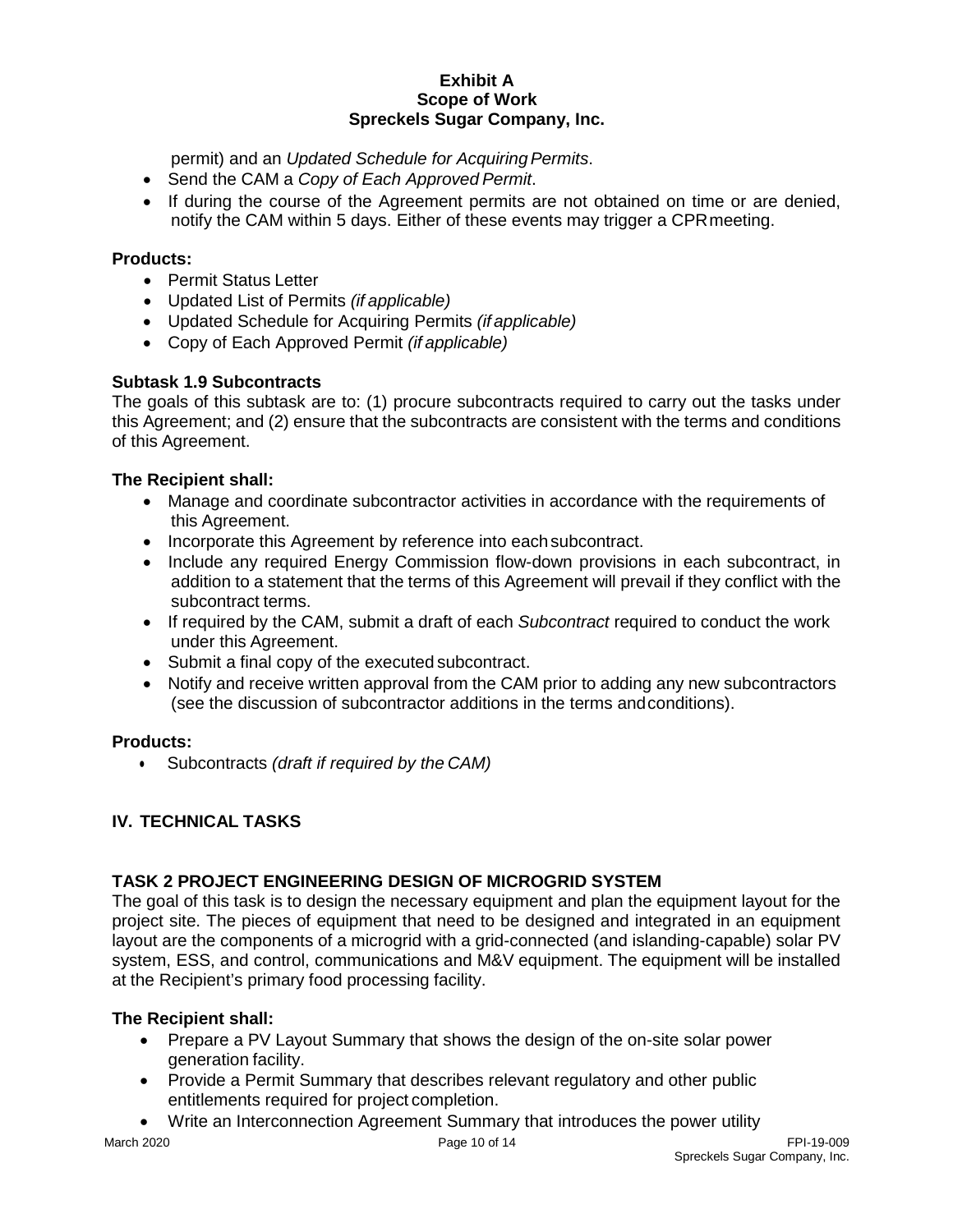interconnection contract.

- Prepare a Procurement Summary outlining engineering, equipment and other purchasing for the project.
- Compose a PV Sitework Plan Summary describing the main points of plans for any site modifications.
- Produce an ESS Design Summary that includes the configuration and components of the modular battery bank.
- Provide a *Project Design Report* that shall include, but not be limitedto:
	- o Summary of the steps taken to reach the final design and final layout;<br>o Identification of barriers involved and discuss the steps taken to overd
		- Identification of barriers involved and discuss the steps taken to overcome those barriers;
		- o Discussion of the final engineering design and equipment layout and any site- and facility-specific considerations;
		- o PV Layout Summary;
		- o Permit Summary;
		- o Interconnection Agreement Summary;
		- o Procurement Summary;
		- o PV Sitework Plan Summary; and
		- o ESS Design Summary.
- Prepare a *CPR Report #1* in accordance with subtask 1.3.
- Participate in a CPR Meeting.

#### **Products:**

- Project Design Report (draft and final)
- CPR Report #1

## **TASK 3 SITE PREPARATION AND EQUIPMENT PROCUREMENT**

The goal of this task is to prepare the site and procure the necessary equipment and materials for this project. The site preparation consists primarily of the physical work to prepare the solar power field and the administrative work to secure permits and other entitlements for the proposed development. The procurement will consist of purchasing the solar power, energy storage and microgrid systems hardware and software.

- Confirm and secure needed entitlements, including the utility interconnection agreement.
- Prepare the site for installation of the solar power subsystem, including:
	- o Performing general site preparation
	- o Erecting fencing and gates as needed
	- o Making any needed site improvements, such as bridging an irrigationcanal
	- o Landscaping as needed
	- $\circ$  Trenching on premises (lower voltage) and for the utility interconnection (higher voltage)
	- o Conducting an installation layout survey Layout
- Obtain final equipment and installation quotations and bids.
- Procure all necessary equipment, including addressing on-site logistics and distribution matters
- Provide a *Site Preparation and Equipment Procurement Memo* that shall include, but not be limited to:<br>March 2020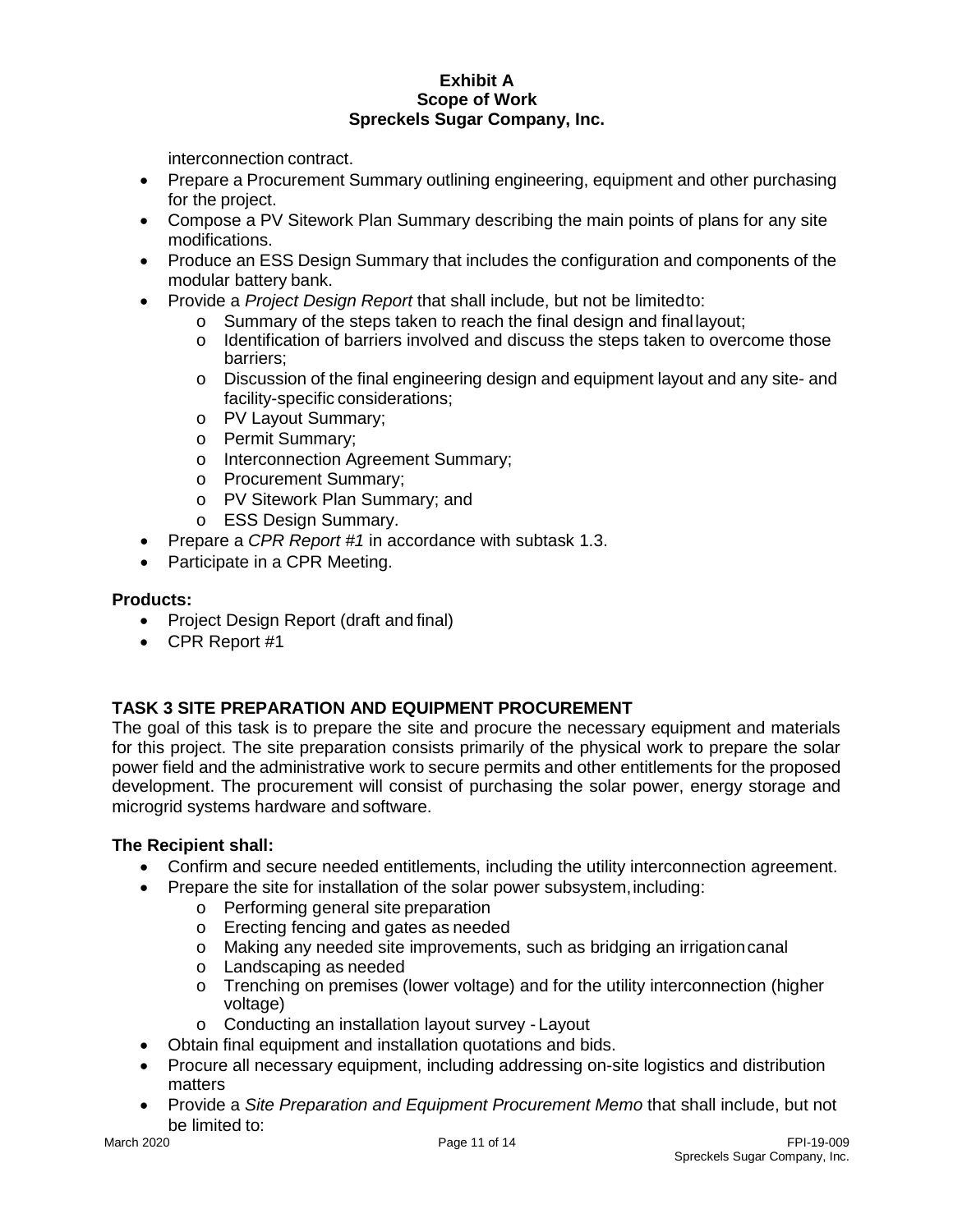- Summary of the steps to prepare the site;
- Copy of the performance specifications for each piece of equipment purchased by the grant.
- Summary of the bids received and from whom;
- Copies of all required permits needed for installation at eachsite;
- Copies of the final procurement documents and purchase orders;and
- Status of the planned installation including preliminary schedule for equipment delivery and installation for each site.

#### **Products:**

• Site Preparation and Equipment Procurement Memo

# **TASK 4 EQUIPMENT INSTALLATION**

The goal of this task is to install and commission the equipment for this project. The equipment being installed at the project location is comprised of solar PV, an ESS, microgrid relays, and other electrical hardware andsoftware.

## **The Recipient shall:**

- Install the solar power subsystem, including:
	- Foundations and racking hardware;
	- Modules; and
	- Electrical hardware, including DC, AC, utility interconnection, and data acquisition systems hardware.
- Install the ESS.
- Install the microgrid electrical hardware and software.
- Startup and commission all of the equipment and make adjustments as needed to meet stated performance specifications.
- Provide an *Equipment Installation Memo* that shall include, but not be limited to:
	- o Summary of the equipment installation requirements at thesite;
	- $\circ$  Identification of barriers involved during installation and discuss the steps taken to overcome those barriers;
	- o Discuss results of equipment start-up and commissioning at the site with respect to whether the equipment as installed meets the stated performance specifications.
- Prepare a *CPR Report #2* in accordance with subtask 1.3.
- Participate in a CPR Meeting.

## **Products:**

- Equipment Installation Memo (draft and final)
- CPR Report #2

## **TASK 5 MEASUREMENT AND VERIFICATION**

The goal of this task is to report the benefits resulting from this project by performing measurement and verification (M&V) of GHG and energy production and consumption.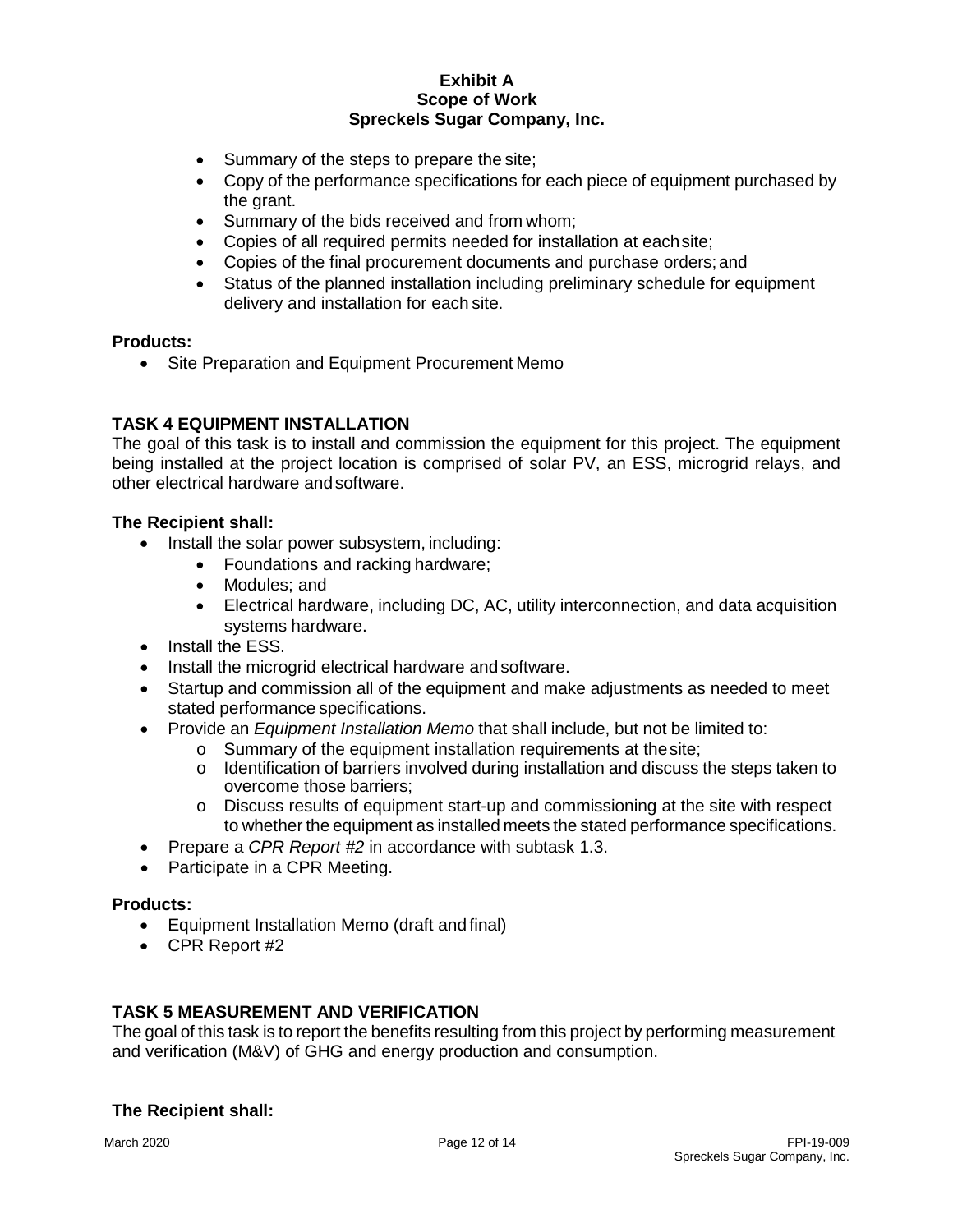- Enter into agreement with M&V subcontractor per Task 1.9.
- Coordinate site visits with the M&V subcontractor at the demonstration site
- Develop M&V protocol for *pre-installation* measurements (andcalculations):
	- Electric, natural gas and/or other fossil fuel consumption and GHG emissions (use appropriate emissions factor from Attachment 8 of the grant solicitation) of the equipment/process/system(s)/sub-system(s) that are to be upgraded and/or replaced and/or modified.
	- o Ensure installation of sub-metering equipment and data loggers for pre/post data analysis.
- Prepare and provide a detailed *M&V Plan* for each project demonstration site to include but not be limited to:
	- $\circ$  A description of the monitoring equipment and instrumentation which will be used
	- o A description of the key input parameters and output metrics which will be measured.
	- o A description of the M&V protocol and analysis methods to beemployed.
	- o A description of the independent, third-party M&V services to be employed, if applicable.
- Perform three months (or shorter period as approved in writing by the CAM) of preinstallation measurements (and calculations) based on the M&V protocol for preinstallation.
- Prepare and provide a *Pre-Installation M&V Findings Report* for each demonstration site that includes M&V protocol, pre-install measurements (and calculations), analysis, and results performed in this task.
- Develop M&V protocol for *post-installation* measurements (and calculations) of:
	- o Electric, natural gas and/or other fossil fuel consumption and GHG emissions (use appropriate emissions factor from Attachment 8 of the grant solicitation) of the equipment/process/system(s)/sub-system(s) that will be upgraded and/or replaced and/or modified
- Perform 12 months or two seasons, for seasonal facilities, (or shorter period as approved in writing by the CAM) of post-installation measurements based on M&V protocol for post-installation.
- Provide a summary of post-installation M&V progress in Progress Report(s) (see subtask 1.5) which shall include but not be limited to:
	- $\circ$  A narrative on operational highlights from the reporting period, including any stoppages in operation and why; and
	- o A summary of M&V findings from the reporting period.
- Analyze post-installation electrical, natural gas and/or other fossil fuel consumption and GHG emissions.
- Prepare and provide a *Post-Installation M&V Findings Report* for each demonstration site that includes M&V protocol, pre and post install measurements (and calculations), analysis, and results performed in this task. Results should at a minimum report on the reduction of electricity, natural gas and/or other fossil fuel usage and reductions of GHG emissions that directly result from this project.
- Provide all key assumptions used to estimate and determine energy and GHG reductions (and additions, if applicable).
- Provide all key assumptions used to estimate projected benefits, including targeted market sector (e.g., population and geographic location), projected market penetration, baseline and projected energy use and cost, operating conditions, and emission reduction calculations.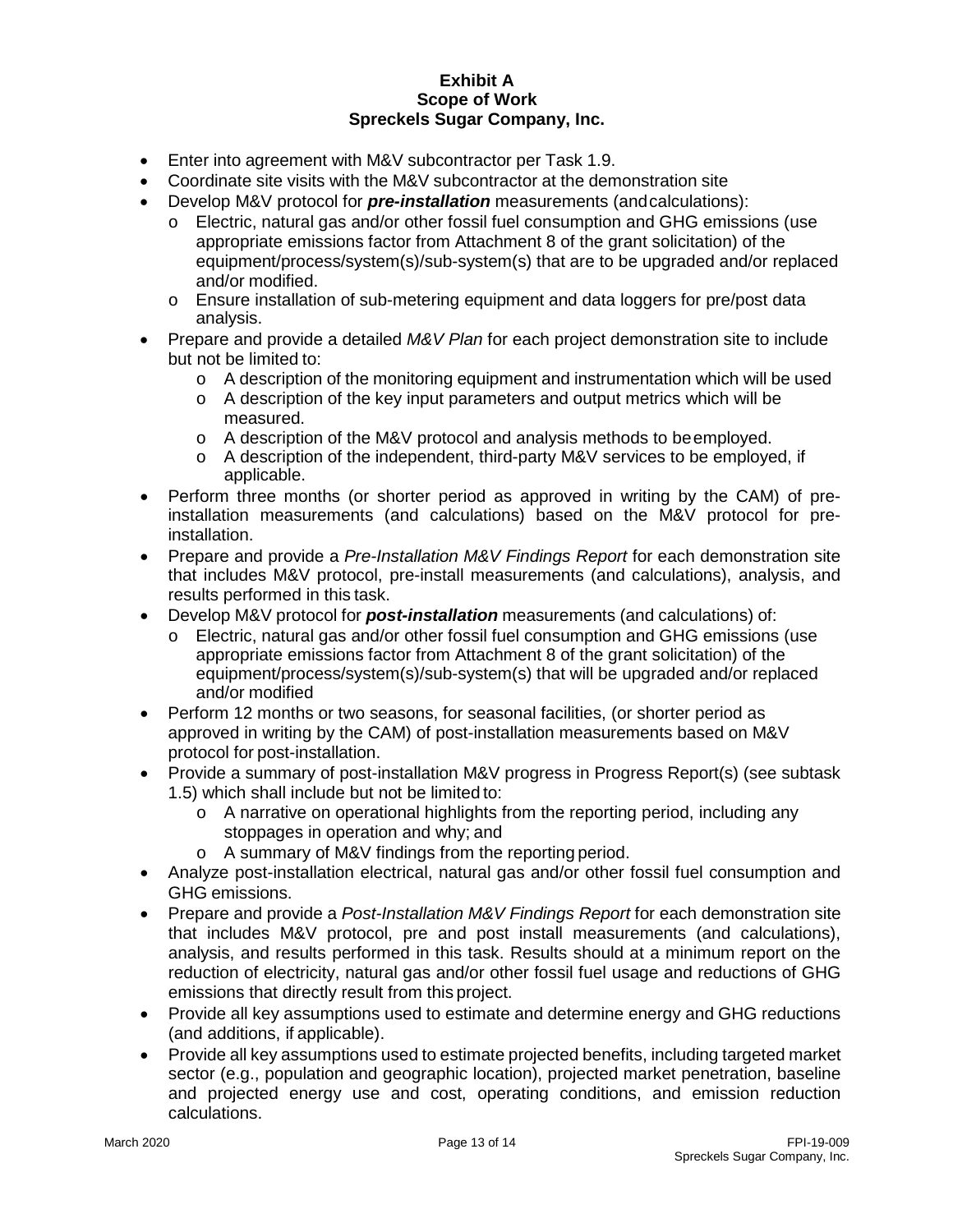- Prepare a *CPR Report #3* in accordance with subtask 1.3.
- Participate in a CPR Meeting.

#### **Products:**

- M&V Plan (draft and final)
- Pre-Installation M&V Findings Report (draft and final)
- Post-Installation M&V Findings Report(s) (draft andfinal)
- CPR Report #3

#### **TASK 6 TECHNOLOGY/KNOWLEDGE TRANSFER ACTIVITIES**

The goal of this task is to make the knowledge gained, project results, and lessons learned available to the public and key decision makers.

#### **The Recipient shall:**

- When directed by the CAM, develop *Presentation Materials* for an Energy Commissionsponsored conference/workshop(s) on the project.
- When directed by the CAM, participate in workshops symposium(s) sponsored by the California Energy Commission.
- Provide at least (6) six *High Quality Digital Photographs* (minimum resolution of 1300x500 pixels in landscape ratio) of pre and post technology installation at the project site or related project photographs.

#### **Products:**

- Presentation Materials (draft and final)
- High Quality Digital Photographs

## **V. PROJECT SCHEDULE**

Please see the attached Excel spreadsheet.